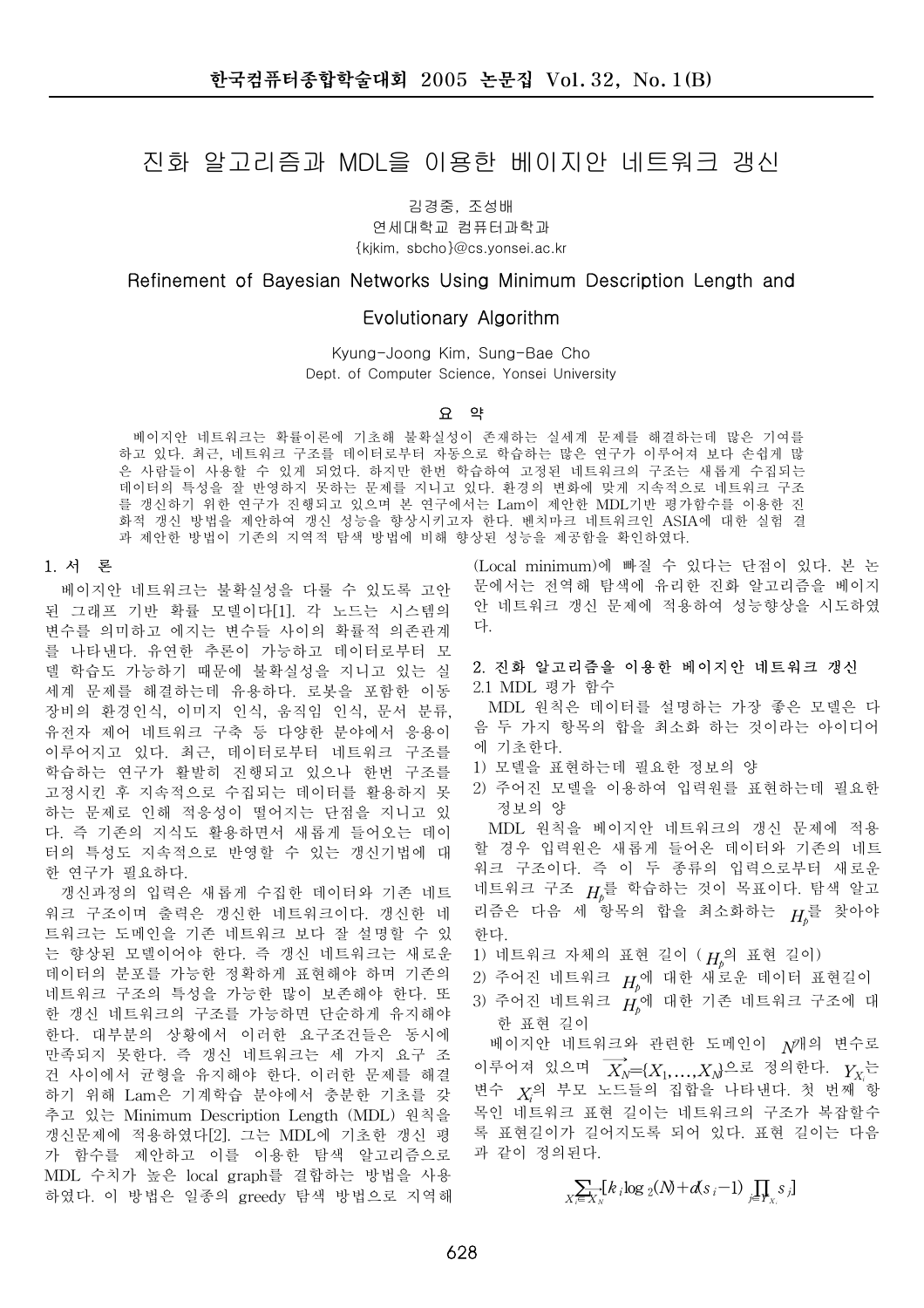$\left. \right. \right. k_{i} \, \stackrel{L}{\leftarrow} \,$  부모 노드의 개수이며,  $\left. \right. s_{i}$ 는 변수가 취할 수 있는 상태 값의 개수이다. た 실수 값을 저장하는데 필요한 비트수이다.

두 번째 항목인 주어진 네트워크에 대한 데이터 표현 길이는 다음과 같이 정의된다. 데이터베이스는 M개의 데이터를 포함하고 있으며 각 독자적 사건  $e_i$ 의 상대빈 도는  $r_{i}$ 이다.  $q_{i}$ 는 각 사건  $e_{i}$ 에 대해 주어진 네트워크 모 델이 부여한 확률 값이다. 데이터 표현 길이는 다음과 같이 정의된다.

## $-M\sum_i r_i \log_2(q_i)$

<u>세 번째 항목인 주어진 네트워크 구조에 대한 기존 네</u> 트워크 구조의 표현길이는 다음과 같이 정의된다. 주어 진 네트워크를  $B_N$ 으로 정의하고 기존의 네트워크는  $B_E$ 로 정의한다.

$$
(r+m+a)\log_2[N(N-1)]
$$

이때  $r m a$ 는 각각  $B_E$ 에 있는 에지 중에서  $B_N$ 과 비교 했을 때 방향이 반대인 에지, 삭제된 에지, 추가된 에지 의 개수를 나타낸다.

MDL 평가함수는 여러 항목의 합으로 분할이 가능하 다. 이러한 특성은 탐색 알고리즘을 효율적으로 설계하 는데 유용하다. 세 가지 항목의 합인 총 표현 거리는 다 음과 같은 식으로 정의된다.

$$
T = \sum_{X_i \in X_N} [k_i \log_2(N) + d(s_i - 1) \left( \prod_{j \in \mathcal{F}_{X_i}} s_j \right) - M W(X_i, Y_{X_i}) + (r_i + m_i + a_i) \log_2[N(N-1)]]
$$

 $R$ )은 데이터베이스에서 일치하는 데이터의 상대빈도를 의미한다. 만약  $\; Y_{X_i} \! = \! \varphi^{\,\mathsf{ol}}$ 면  $\; W\!{(X_i, Y_{X_i})} \! = \! 0^{\,\mathsf{ol}}$ 다.

$$
\mathit{W}\!\!|X_i,Y_X\rangle\!=\!\sum_{X_i,Y_X}\!\!R\!\langle X_i,Y_X\rangle\!\log2\frac{R\!\langle X_i,Y_X\rangle}{R\!\langle X_i\rangle\!R\!\langle Y_X\rangle}
$$

2.2 진화 탐색

진화 알고리즘은 여러 개의 개체를 동시에 이용하는 집단 기반 탐색 방법이며 전역해의 탐색에 유리하다. Bayesian 네트워크를 표현하는 방법은 연결행렬을 사용 하는 방법과 변수 순서를 이용하는 방법이 있다[3] 전자 는 유전자 연산에 의해 사이클이 발생할 수 있는 문제가 있지만 수정 연산자를 사용하여 보완하면 손쉽게 이용할 수가 있다. 후자는 탐색 공간을 줄이고 수정 연산자를 사용하지 않아도 되는 장점이 있지만 유전 연산에 의한 해의 변화폭이 매우 크다는 문제점이 있다. 본 논문에서 는 연결행렬을 사용하여 베이지안 네트워크를 표현하였 다.  $N^{1/4}$  변수를 가진 베이지안 네트워크는  $N \times N$  행 렬에 의해 표현되며 행렬의  $(i,j)$  항목은  $j$ 번째 노드가  $j$ 번째 노드의 부모일 경우에 1이 되며 그렇지 않은 경우 0이다.

총 표현 거리 T값은 작을수록 좋은 것이기 때문에 적 합도는 다음과 같이 정의하였다.

$$
f_i = \frac{T_{\text{max}} - T_i}{T_{\text{max}} - T_{\text{min}}}
$$

개체의 선택은 Roulette Wheel 방법을 사용하였다. 교차 는 일점 교차를 사용하였으며 한 노드를 교차점으로 정

한 후 그 노드보다 순서가 뒤인 노드들의 정보를 모두 교환하도록 했다. 돌연변이 일정한 확률로 에지가 있는 경우 에지를 삭제하고 에지가 없는 경우 에지를 추가하 도록 해다.

교차 연산 혹은 돌연변이 연산을 수행하게 되면 사이 클이 발생할 수 있기 때문에 이를 정정해 주는 수정연산 자를 정의하였다. 수정연산자는 사이클을 탐지한 후 사 이클을 형성하고 있는 에지들 중에서 하나를 임의로 선 택하여 삭제하도록 하였다.

초기 집단의 개체는 임의로 생성하였으며 사이클이 생 기지 않도록 확인하는 과정을 거쳤다. 각 세대의 최고 적합도 개체는 다음 세대에도 지속적으로 살아남도록 허 용하였다.

#### 3. 실험 및 결과



그림 1. ASIA 네트워크의 구조

제안한 방법의 유용성을 보이기 위해 널리 사용되는 ASIA 네트워크(그림 1)를 사용하였다. 매 실험마다 원본 네트워크로부터 모든 변수를 포함하는 완전한 데이터를 생성하였다. 기존의 네트워크 구조는 원본 네트워크 구 조를 훼손율 0.1~0.9 사이의 값을 가지는 <sub>6</sub>의 비율로 변 형하여 생성하였다. 원본 네트워크에 U캐의 에지가 존재 한다면 생성된 기존 네트워크는 대략 C8/3개의 새로운 에지를 추가하고, 대략  $C\delta/3$ 개의 에지의 방향을 바꾸고, 대략  $C\delta/3$ 개의 에지를 삭제하여 생성한다. 훼손 네트워 크를 생성하는 과정에서 사이클이 생기는 지를 확인하여 훼손 네트워크가 정상적인 베이지안 네트워크가 되도록 하였다. 훼손율이 크면 클수록 원본 네트워크와 생성된 기존 네트워크는 많은 차이가 생긴다. 원본 네트워크의 사용 목적은 오직 새로운 데이터를 생성하기 위한 것이 기 때문에 갱신 알고리즘은 이를 알지 못한다. 표 1은 갱신 실험을 위한 파라미터 설정을 보여준다. 파라미터 는 반복적인 실험을 통해 결정되었으며 그림 2는 세대별 갱신 성능을 보여준다. 정확도는 10번의 실험을 반복하 여 얻은 결과의 평균이다. 정확도는 다음과 같이 정의한 다

 $accuracy = (1 - SD/(N \times (N-1)/2)) \times 100$  $SD = R + A + D$  $N = 9$ 개주  $R$ . 원본 네트워크와 방향이 반대인  $_{\it edge}$ 의 수 A: 足는 ¨ㅡ¨;ㅡ¨; > > > > ;<br>A: 원본 네트워크에 없지만 추가된 *edge*의 수 A: 난 - 미그 미그 게 없어 난 구거 난 eage-1 |<br>Ⅰ. 원본 네트워크에 있지만 삭제된 edge의 수<br>그림 3은 갱신 네트워크를 평가하는 방볍을 보여준다. 갱신 네트워크는 원본 네트워크와의 유사성으로 평가한 다 - 대한민국의 대학 대학 대학 대학 대학 대학 대학 대학 대학 대학 대학